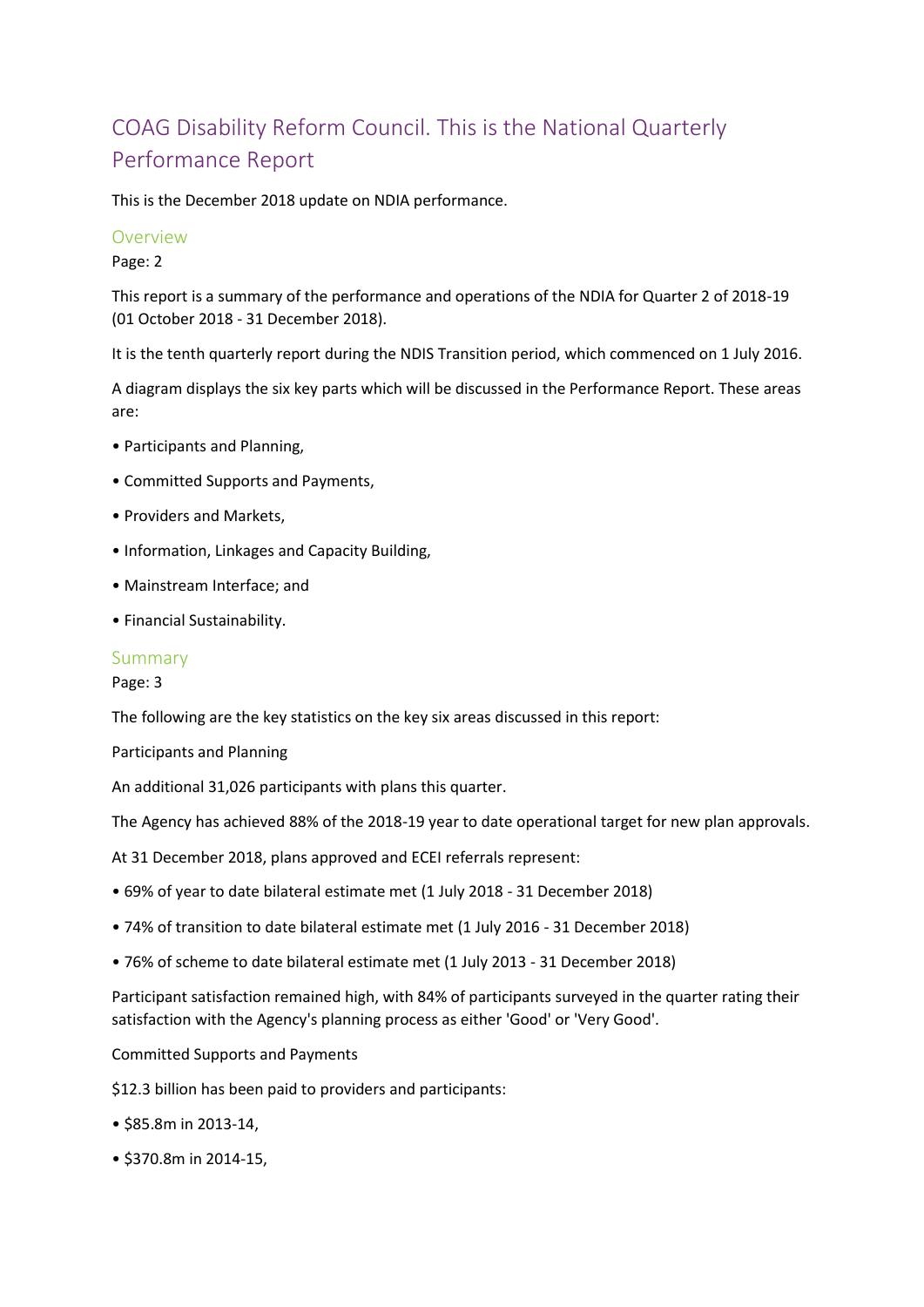- \$703.6m in 2015-16,
- \$2,174.9m in 2016-17,
- \$5,315.9m in 2017-18,
- \$3,679.8m in 2018-19 to date.

Overall,

- 65% of committed supports were utilised in 2013-14,
- 75% in 2014-15,
- 75% in 2015-16,
- 67% in 2016-17,
- 69% in 2017-18.

The 2018-19 experience is still emerging.

The lower proportion of utilisation in 2016-17 and 2017-18 reflects the increased amount of participants who received their first plans in these years. Participants tend to utilise less of their first plan, compared with their second and subsequent plans, as it takes time to familiarise with the NDIS and decide which supports to use.

#### Providers and Markets

There were 19,075 registered providers at 31 December 2018, representing a 6% increase for the quarter.

55% of registered providers were active at 31 December 2018.

45% of registered providers are individuals/sole traders.

25% of registered providers are receiving 80-90% of payments made by the NDIA.

Note: The new NDIS Quality and Safeguards Commission (NQSC) has been established to regulate providers in NSW and SA from 1 July 2018, and other jurisdictions are due to be incorporated from July 2019.

Information, Linkages and Capacity Building

The Information, Linkages and Capacity Building (ILC) policy is a commitment made by the NDIA to connect people with disability to their community.

The NDIA is adopting a new approach to ILC funding to enhance the support of individuals and communities that help promote a more accessible and inclusive culture. New Economic Participation grants form part of this new approach, which will direct funding to boost employment opportunities for people with disabilities. The grants, funded by the Australian Government and worth \$19.9 Million, support the new Participant Employment Taskforce that was established in January 2019 to enhance economic independence and participation for people with disabilities.

The grants will support innovative proposals that help build the aspirations, confidence and skills of people with disability to maximise their employment prospects. An open, competitive grant round will open in January 2019, the results of which will be announced later this year.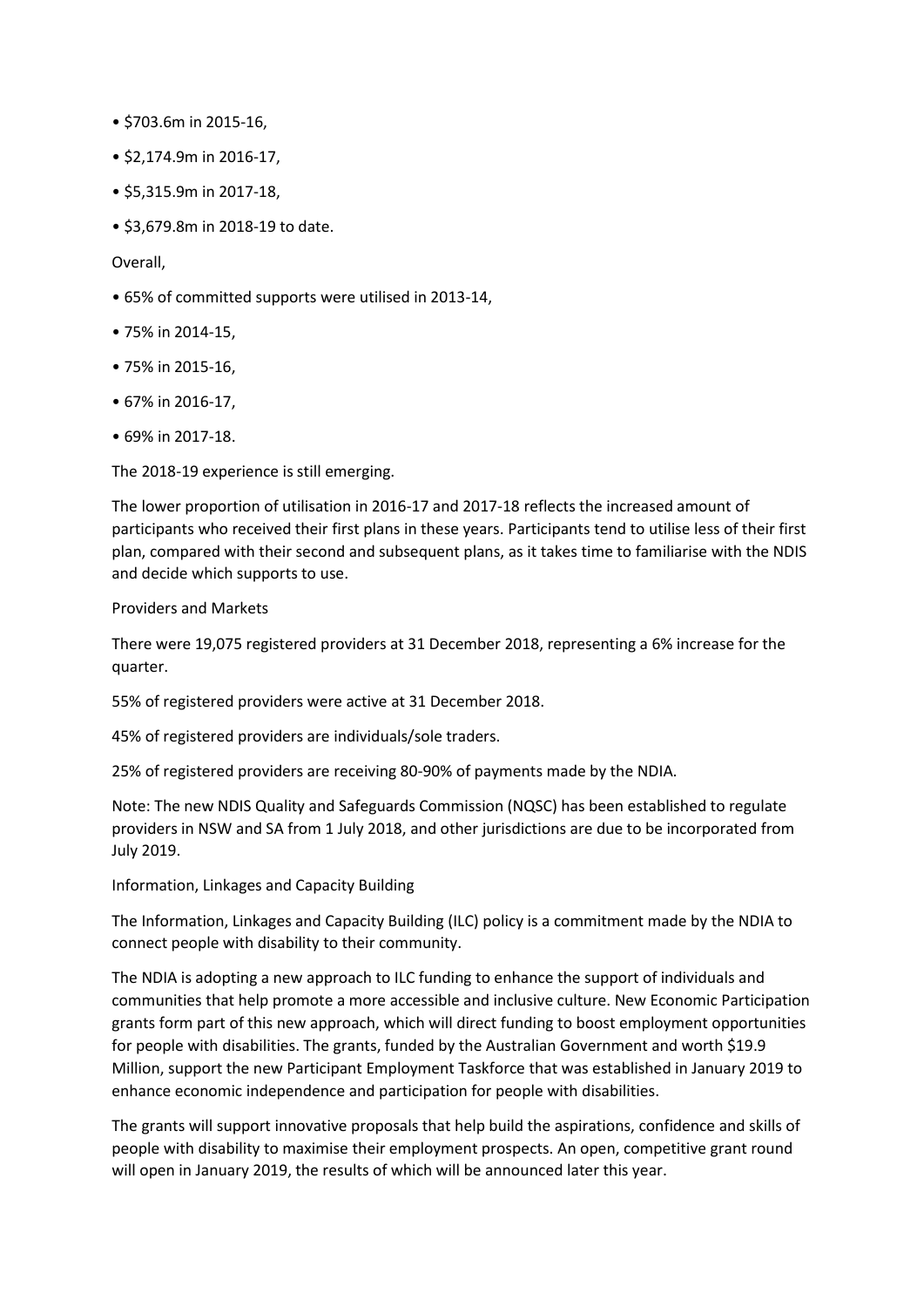#### Mainstream Interface

91% of active participants with a plan approved in 2018-19 Q2 access mainstream services.

#### Financial Sustainability

The scheme remains within budget in the first quarter of 2018-19 and is projected to remain within budget for the whole financial year.

The NDIS Insurance approach allows pressures on the scheme to be identified early and management responses put in place to respond to these pressures. This actuarial monitoring occurs continuously and allows management to put in place strategies as required.

Specific management responses include: independent assessment pilot, participant pathway review, reference package and guided planning process, supported independent living and specialist disability accommodation and business intelligence strategy.

## PART 1: Participants and Planning

Page: 4

As the transition phase to full scheme continues, the NDIS nationally continues to grow with 31,026 additional participants with approved plans this quarter.

In total, over 244,000 participants are now being supported by the NDIS, with close to one third of participants receiving support for the first time.

## Summary

Page: 5

The NDIS is transitioning to full-scheme according to phasing schedules bilaterally agreed by State/Territory and Commonwealth governments.

The following are the key statistics on Participants and Planning:

244,653 participants are now being supported by the NDIS, including children in the ECEI program

31,026 initial plans approved in 2018-19 Q2, excluding children in the ECEI program (representing 15% growth since last quarter)

11,489 children are being supported in the ECEI program, with 6,987 additional referrals to the ECEI gateway confirmed in 2018-19 Q2

73,956 people are now receiving support for the first time

88% of year to date operational target met (1 July 2018 to 31 December 2018)\*

76% of scheme to date bilateral estimate met (1 July 2013 to 31 December 2018)

69% of year to date bilateral estimate met (1 July 2018 to 31 December 2018)

Note: The operational target is based on actionable records, which are the records of participants who the NDIA have been able to contact based on the information provided, and who have 'access met' or 'in progress' status.

## Quarterly Intake

Page: 6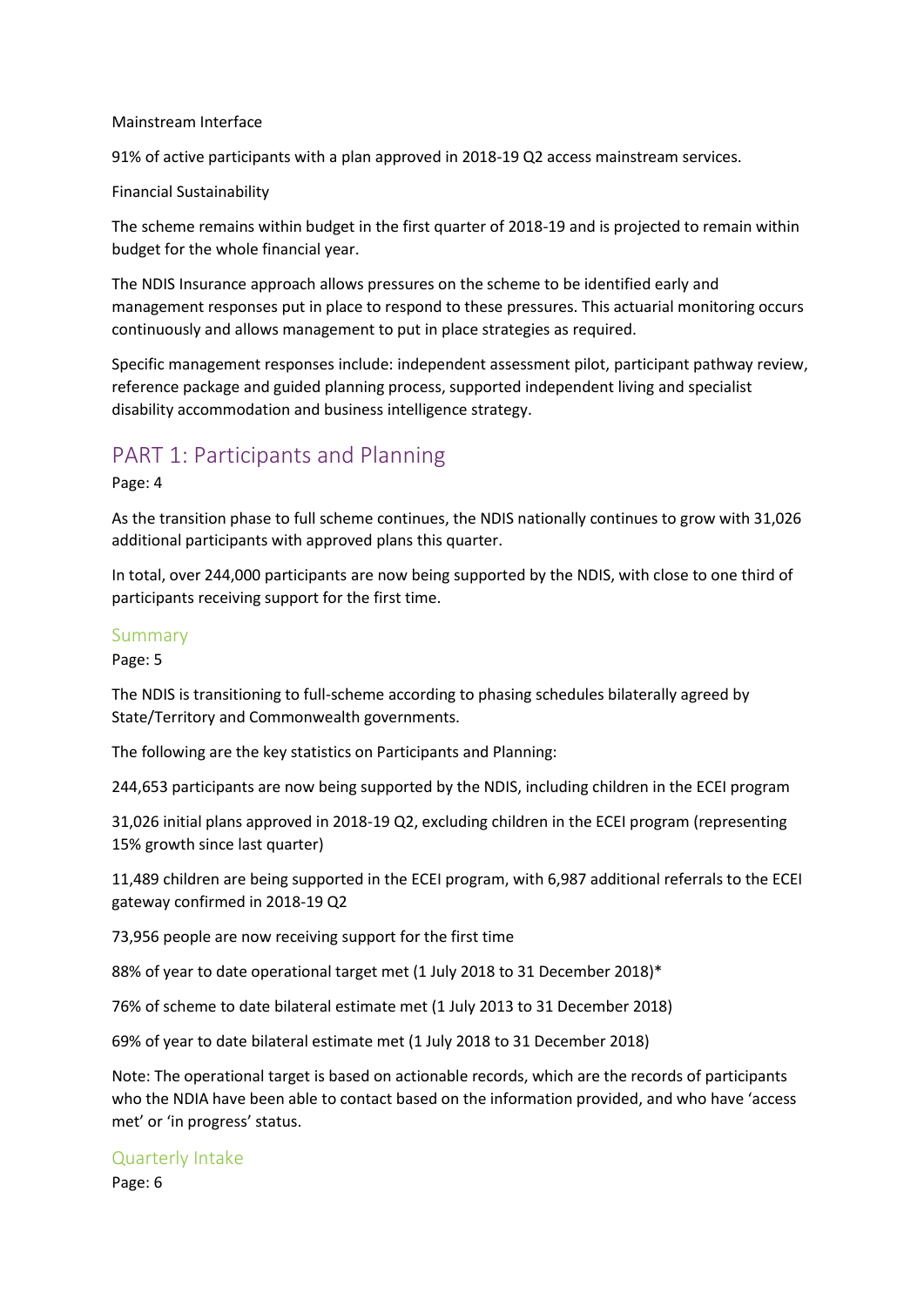There are three charts. The first chart displays the number of participants with access met (Eligible) by Participant Entry point. The second chart displays the number of participants with approved plans by Participant Entry Point. The third chart displays the number of participants with approved plans by Participant Pathway Type.

2018-19 Q2

Of the 23,441 participants deemed 'eligible' this quarter 52% entered from an existing State/Territory program.

Of the 31,026 plan approvals this quarter, 54% had transitioned from an existing State/Territory program, 83% entered with a permanent disability and 1,232 were previously confirmed as ECEI at 30 September 2018.

The diagram displays the following key statistics on quarterly intake:

31,347 access decisions

23,441 access met

31,026 plan approvals (excluding ECEI)

6,987 ECEI

## Quarterly Intake Detail

Page: 7

A chart displays the change in plan approvals between the current and previous quarter.

Plan approval numbers have increased from 202,138 at the end of 2018-19 Q1 to 233,164 by the end of 2018-19 Q2, an increase of 31,026 approvals.

At the end of the quarter, 11,489 are children being supported in the ECEI gateway. Of these, 4,502 were previously confirmed as ECEI at 30 September 2018 and an additional 6,987 children entered the gateway this quarter.

Overall, 5,678 participants with approved plans have exited the Scheme, resulting in 238,975 active participants (including ECEI) as at 31 December 2018.

There were 52,117 plan reviews this quarter. This figure relates to all participants who have entered the scheme.

## Cumulative Position

Page: 8

There are two charts. The first chart displays the comparison between the cumulative plan approvals and the bilateral estimate per quarter. The second chart displays the number of plan approvals by participant referral pathway.

Plan approvals as at 31 Dec 2018

At the end of 2018-19 Q2, the cumulative total number of participants receiving support was 244,653 (including 11,489 children supported through the ECEI gateway). Of these, 136,609 transitioned from an existing State/Territory program, 22,599 transitioned from an existing Commonwealth program and 73,956 participants are now receiving support for the first time.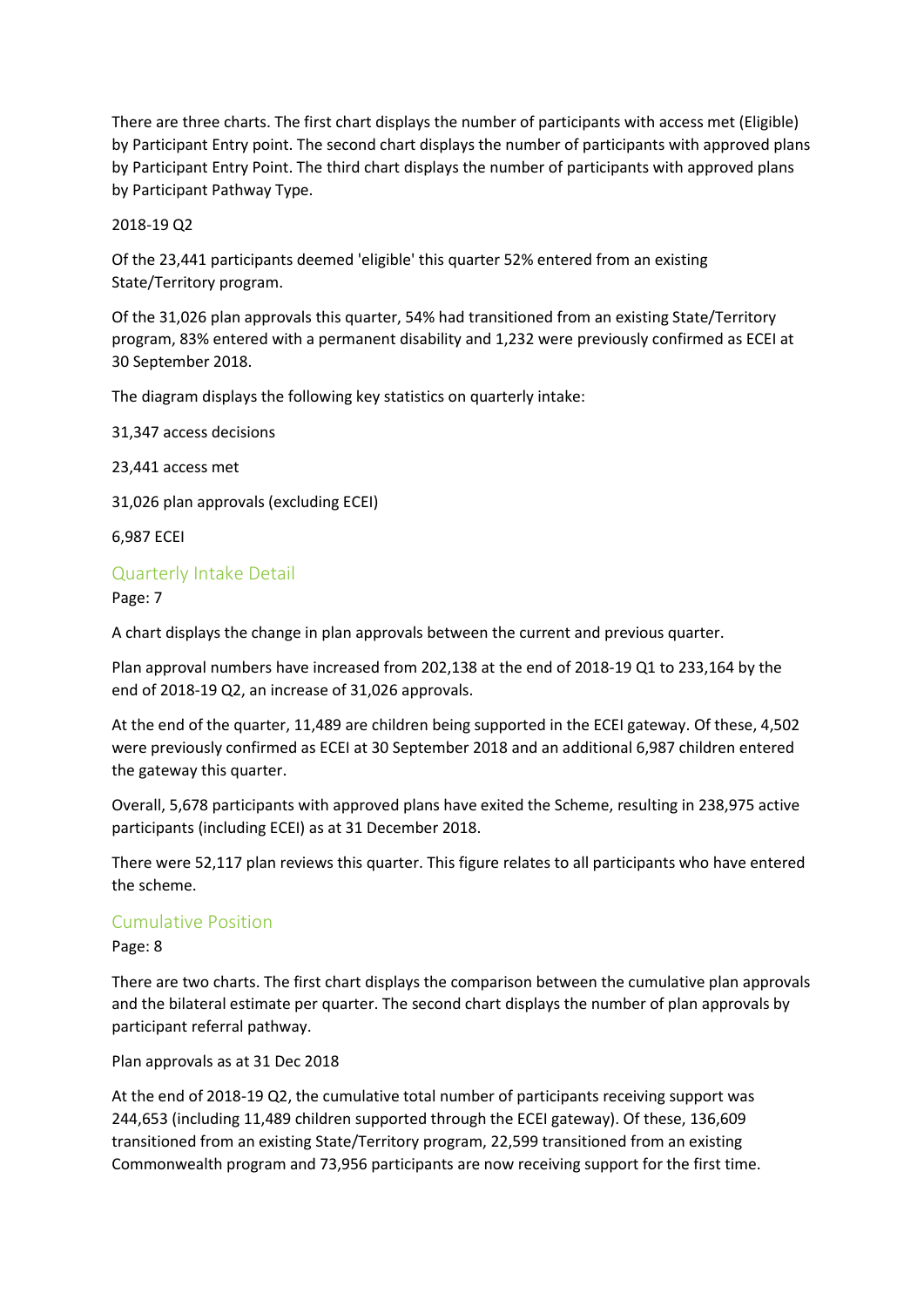Overall, since 1 July 2013, there have been 330,811 people with access decisions.

Cumulative position reporting is inclusive of trial participants for the reported period and represents participants who have or have ever had an approved plan.

The following are the key statistics on the cumulative position:

88% of operation target met (1 July 2018 to 31 December 2018)

76% of scheme to date bilateral estimate met (1 July 2013 to 31 December 2018)

69% of year to date bilateral estimate met (1 July 2018 to 31 December 2018)

233,164 plan approvals to date; 244,653 including 11,489 ECEI confirmed

## Progress against bilateral estimates

Page: 9

A chart displays a breakdown of the cumulative 2018-19 bilateral progress.

There were 51,933 plans approved in the 2018-19 year to date, including ECEI participants but excluding Western Australian transfers, New South Wales and South Australia existing State clients, and plan approvals made in the Australian Capital Territory. This total includes 26,035 State/Territory clients and 25,898 New and Commonwealth clients, representing 88% of the operational target and 69% of the 2018-19 bilateral estimate.

Of the 58,818 actionable records available to the Agency, 51,933 (88%) resulted in approved plans and 6,885 (12%) remained as 'access in progress' at the end of the quarter.

Of the individuals receiving existing State/Territory services, 1,596 did not meet the access criteria and 10,119 could not progress to planning for other varied reasons, such as being unable to be contacted. There were 25,625 State/Territory clients who were able to progress to planning.

As at 31 December 2018, there were 2,362 access decisions in progress and 8,287 participants with access met but yet to receive an approved plan. An additional 11,059 State/Territory clients who were due to receive a plan in other quarters received an approved plan during this period. There were 26,035 State/Territory clients who received an approved plan in 2018-19 to date.

88% of actionable records have resulted in approved plans in 2018-19 to date

Note: Actionable records refer to those that were provided to the Agency for participants that had access met or in progress, and could be contacted.

## Participant Profiles by Age Group

Page: 10

There are two charts. The first chart displays the number of participants with an approved plan by age group for the current quarter. The second chart displays the percentage of participants with an approved plan by the participant's age group. This chart compares the current quarter against all prior quarters.

Approximately 21% of participants entering in this quarter are aged 7 to 14 years, compared to 25% in prior quarters.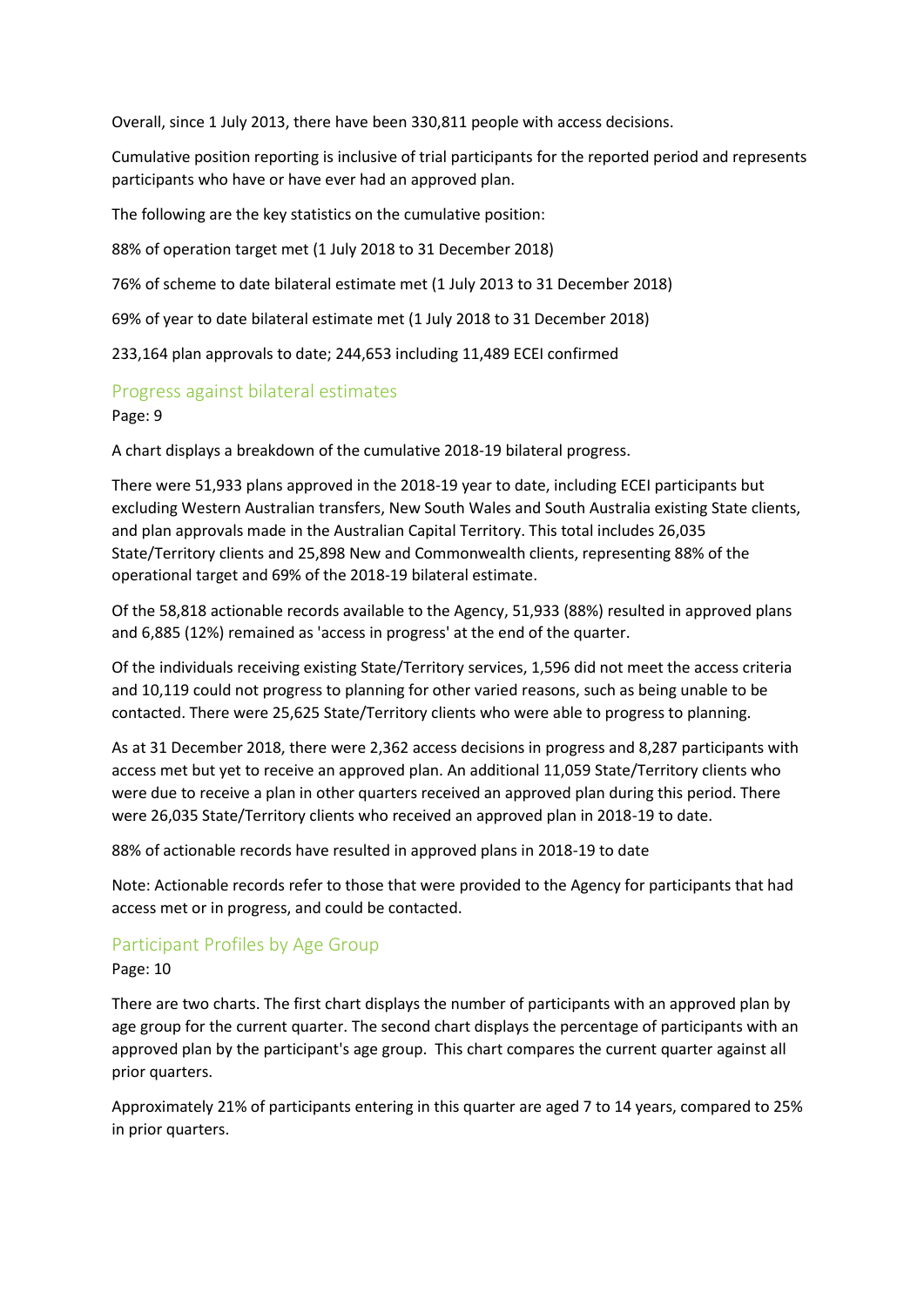Note: The age eligibility requirements for the NDIS are based on the age as at the access request date. Participants with their initial plan approved aged 65+ have turned 65 since their access request was received.

## Participant Profiles by Disability Group

Page: 11

There are two charts. The first chart displays the number of participants with an approved plan by disability group for the current quarter. The second chart displays the percentage of participants with an approved plan by the participant's disability group. This chart compares the current quarter against all prior quarters.

Of the participants entering in 2018-19 Q2, 28% have a primary disability group of Autism and 23% have a primary disability group of Intellectual Disability.

Note 1: Of the 7,199 active participants identified as having an intellectual disability, 943 (13%), have Down syndrome.

Note 2: Since 2017-18 Q1 Developmental Delay and Global Developmental Delay have been reported separately to the Intellectual Disability group.

## Participant Profiles by Level of Function

#### Page: 12

A chart displays the percentage of participants with an approved plan by the participant's level of function. This chart compares the current quarter against all prior quarters.

For participants with a plan approval in the current quarter:

- 27% of participants had a relatively high level of function
- 46% of participants had a relatively moderate level of function
- 27% of participants had a relatively low level of function

These relativities are within the NDIS participant population, and not comparable to the general population.

## Participant Profiles by Gender

Page: 13

The figure on the right displays the amount and percentage of participants with an approved plan per the participant's gender group. This figure compares the current quarter against all prior quarters.

The majority of participants are males.

## Participant Profiles

#### Page: 14

There are three charts. The first chart displays the percentage of participants with an approved plan by the participant's Aboriginal & Torres-Strait Islander status. The second chart displays the percentage of participants with an approved plan by the participant's Young people in residential aged care status. The third chart displays the percentage of participants with an approved plan by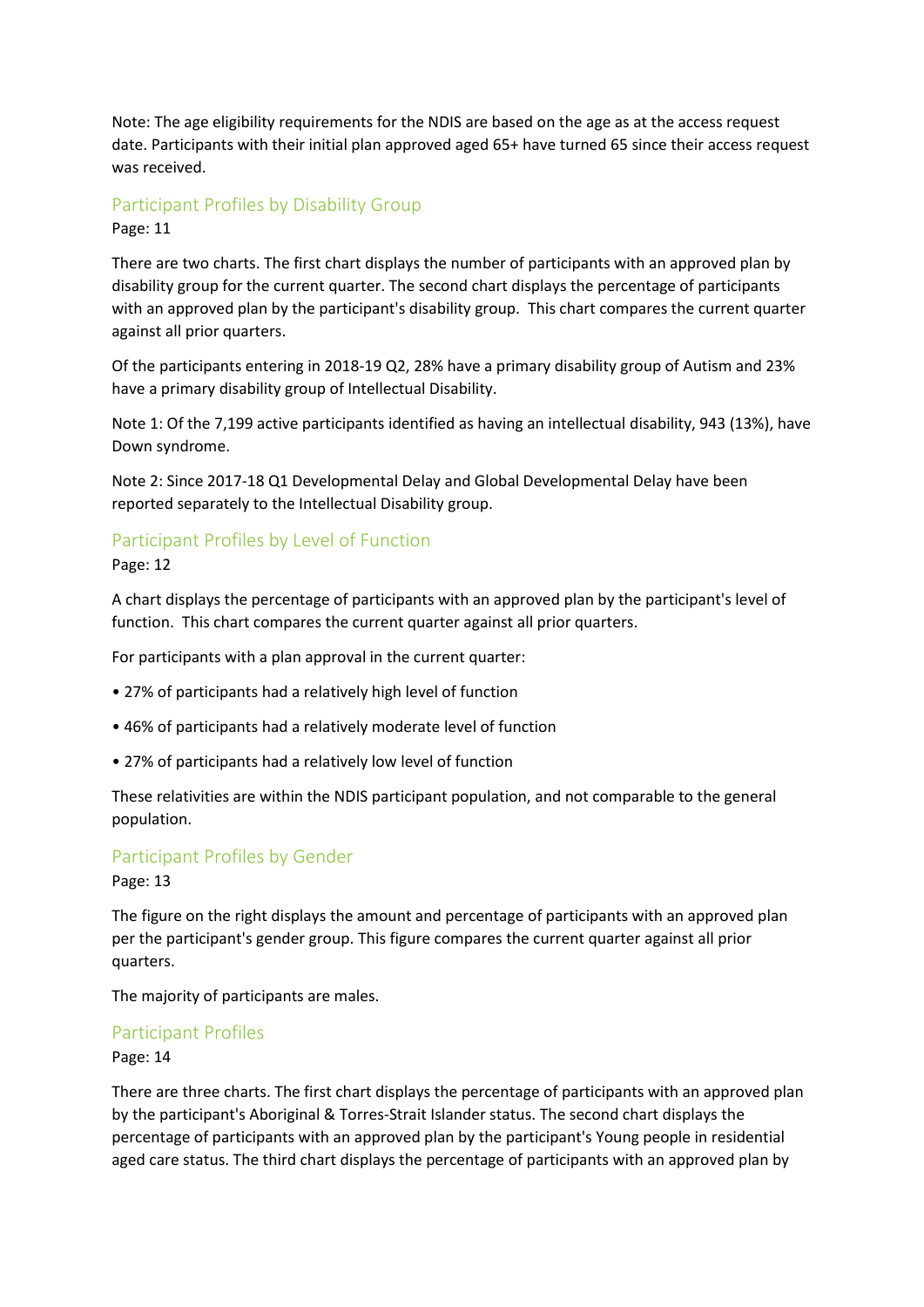the participant's Culturally and Linguistically Diverse status. All three charts compare the current quarter against all prior quarters.

Of the participants with a plan approved in 2018-19 Q2:

• 5.7% were Aboriginal or Torres Strait Islander, compared with 5.4% in previous quarters combined.

• 1.6% were young people in residential aged care, compared with 1.6% in previous quarters combined.

• 9.8% were culturally and linguistically diverse, compared with 7.7% in previous quarters combined.

The following are the key statistics for the current quarter on Aboriginal & Torres-Strait Islander status.

1,781 Aboriginal and Torres Strait Islander

27,325 Not Aboriginal and Torres Strait Islander

1,884 Not Stated

The following are the key statistics for the current quarter on Young people in residential aged care status.

490 Young people in residential aged care

30,500 Young people not in residential aged care

The following are the key statistics for the current quarter on Culturally and Linguistically Diverse status.

3,052 Culturally and Linguistically Diverse

25,498 Not Culturally and Linguistically Diverse

2440 Not Stated

## Plan Management Support Co-ordination

Page: 15

Two charts display the proportion of support coordination and plan management for participants. These charts compare the current quarter against all prior quarters.

The proportion of participants electing to fully or partly self-manage their plan was higher in 2018-19 Q2 at 26%, compared with 23% in previous quarters combined.

41% of participants who have had a plan approved in 2018-19 Q2 have support coordination in their plan, compared to 39% in previous quarters combined.

## Plan Activation

Page: 16

Two charts display the proportion of the duration to activate plans. These charts compare plans approved in 2017-18 Q4, against plans approved in prior quarters.

Plan activation refers to the amount of time between plan approval and the commencement of the participant receiving support.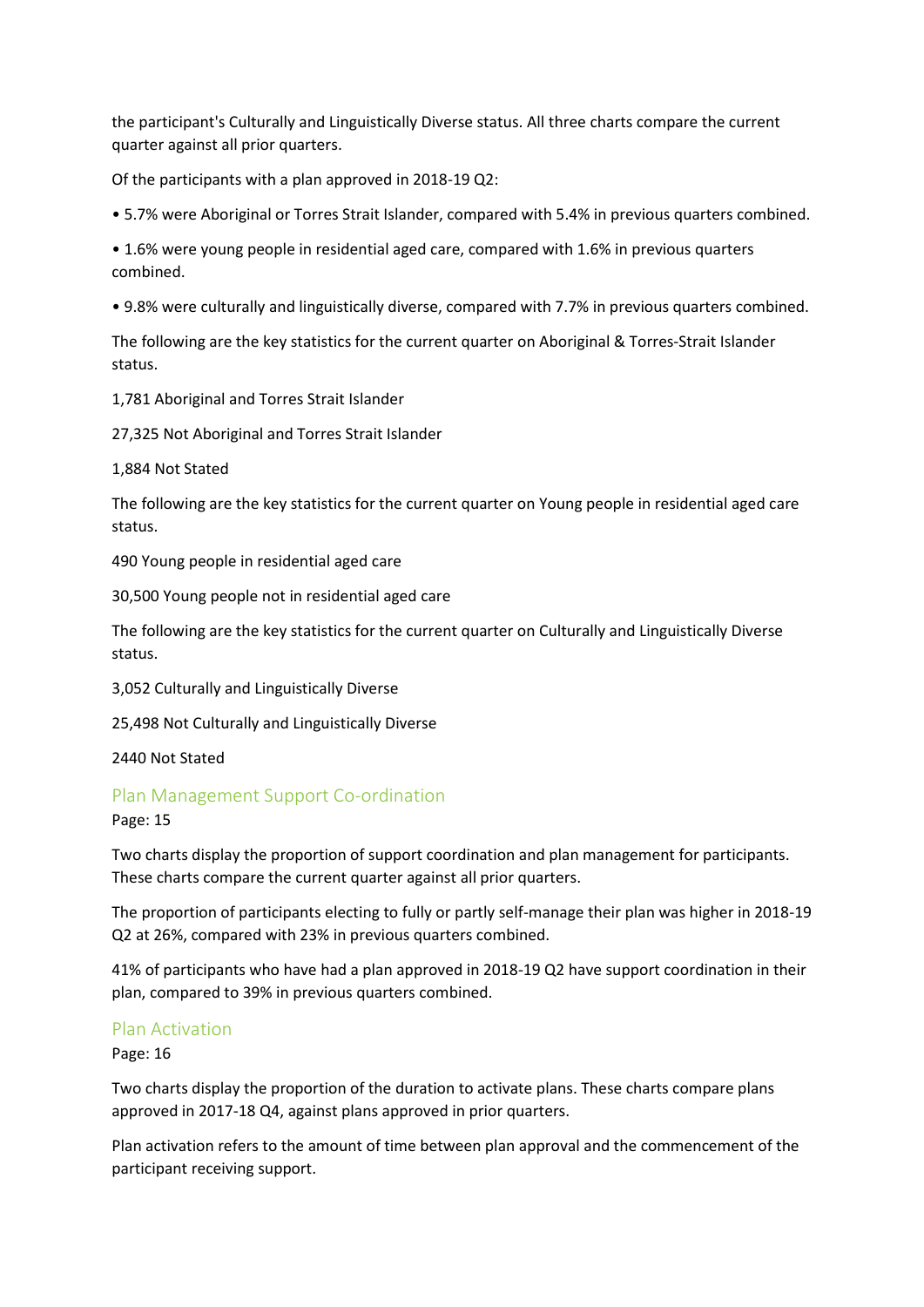The percentage of plans activated within 90 days of approval were:

- 76% of plans approved in prior quarters
- 78% of plans approved in 2017-18 Q4.

Plan activation can only be approximated using data on payments. As there is a lag between when support is provided and payments made, these statistics are likely to be conservative. That is, it is likely that plan activation is faster than presented. Further, in-kind supports have been excluded from the calculation, which contributes to the conservative figures.

Note: Plans approved after the end of 2017-18 Q4 have been excluded from the charts. They are relatively new and it is too early to examine their durations to activation.

#### Participant Outcomes

Page: 17

A chart displays selected key baseline indicators for participants.

Information was collected from 99% of participants who have received their initial plan since 1 July 2016 (baseline outcome measures).

• 64% of participants aged 0 to before school are able to make friends outside of family/carers, compared to 62% of participants from school age to 14

• 54% of participants aged 0 to before school are engaged in age appropriate community, cultural or religious activities, compared to 33% - 37% for other age groups

• 58% of participants from school age to 14 attend school in a mainstream class, compared to 28% of participants aged 15 to 24

• 25% of participants aged 25 and over have a paid job, compared to 17% of participants aged 15 to 24

• 63% of participants aged 25 and over choose what they do every day, compared to 43% of participants aged 15 to 24

## Family/Carers Outcomes

Page: 18

A chart displays selected key baseline indicators for family and carers of participants.

The percentage of participants' family/carers:

• working in a paid job was highest for participants aged 15 to 24 (49%)

• able to advocate for their child/family member was highest for participants aged 0 to 14 (78%)

• who have friends and family they can see as often as they like was highest for participants aged 25 and over (48%)

• who feel in control selecting services was highest for participants aged 25 and over (41%)

• who support/plan for their family member through life stage transitions was highest for participants aged 0 to 14 (85%)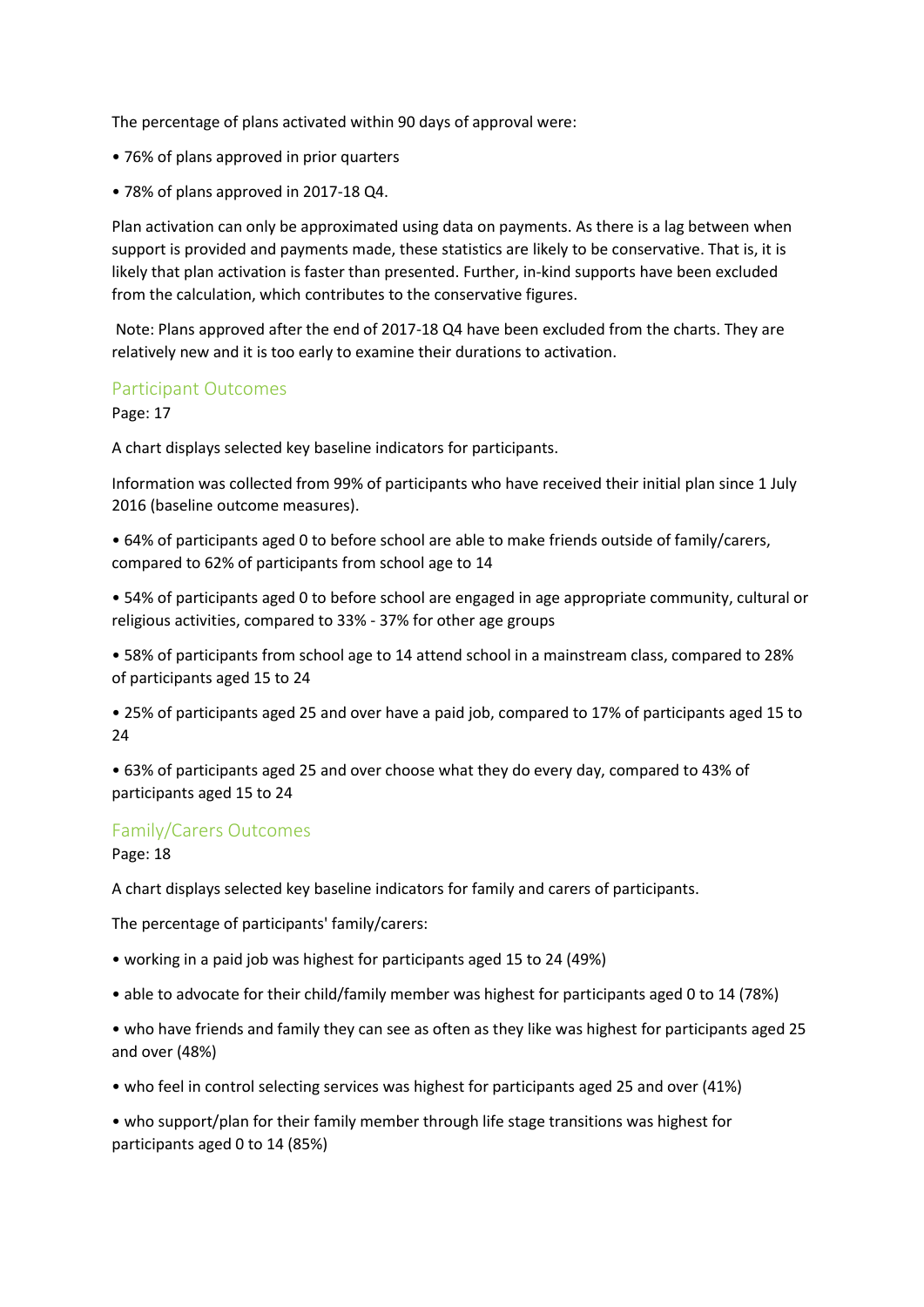## Has the NDIS helped? Participants

Page: 19

Charts display the responses from participants to the question: 'Has the NDIS helped?' split into age categories and life domains.

Perceptions of whether the NDIS has helped.

Participants who entered the Scheme between 1 July 2016 and 31 December 2016 and had a plan review approximately one year later and also two years later were asked questions about whether the NDIS had helped them.

In general, participants' perceptions of whether the NDIS has helped improved from year one to year two. The greatest improvements where experienced by participants in the group School to 14, as well as the group 25 and over with the exception of the Work domain.

## Has the NDIS helped? Family/Carers

Page: 20

Charts display, from year 1 to year 2, the percentage of family and carers who thought the NDIS has helped in various domains.

Perceptions of whether the NDIS has helped.

Families and carers of participants who entered the Scheme between 1 July 2016 and 31 December 2016 and had a plan review approximately one year later and also two years later were asked questions about whether the NDIS had helped them.

Overall, family and carers' perceptions of whether the NDIS has helped improved from year one to year two except when answering the question 'Has the NDIS helped you with your health and wellbeing?'.

## Participants in Work

Page: 21

A chart displays, from baseline to year 2, the percentage of participants in paid work by age group.

Participants who entered the Scheme between 1 July 2016 and 31 December 2016 and are of working age are monitored to see whether the NDIS has helped them find paid work.

The percentage of participants in paid work increased from 13% to 21% for those aged 15 to 24, but decreased from 23% to 21% for those aged 25 and over. Overall, the percentage increased from 20% to 21%.

## Participants involved in communal and social activities

#### Page: 22

A chart displays, from baseline to year 2, the percentage of participants engaged in social activities in their community.

Participants who entered the Scheme between 1 July 2016 and 31 December 2016 are monitored to see whether the NDIS has helped them participate in social activities in their community.

Across both age groups, there were considerable increases in the percentage of participants engaged in social activities in their community.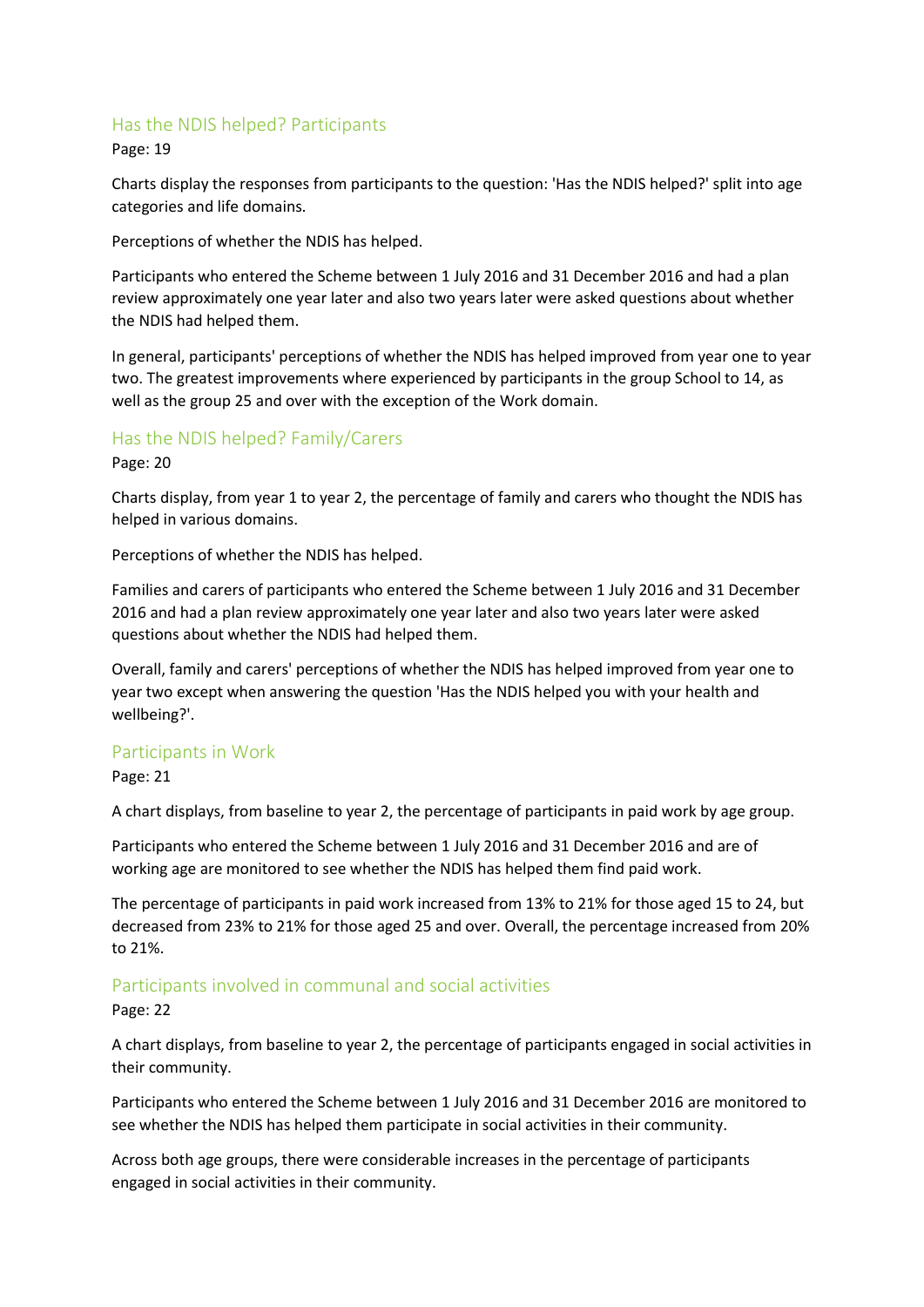## Participant Satisfaction

Page: 23

A chart displays, by quarter, the proportion of participants describing satisfaction with the Agency's planning process as 'good' or 'very good'.

84% of participants rated their satisfaction with the Agency's planning process as either good or very good in the current quarter. This has decreased since the last quarter.

A new participant satisfaction survey has been developed. Going forward it will better record the experience of NDIS participants, and their families and carers, at different stages of the participant pathway.

## PART 2: Committed Supports and Payments

Page: 24

Both committed and paid supports to participants are increasing in line with the growing scheme.

Of the \$18.8 billion that has been committed in participant plans, \$12.3 billion has been paid to date.

#### Summary

Page: 25

This section presents information on the amount committed in plans and payments to service providers and participants.

The following are the key statistics on Committed Supports and Payments:

\$12.5 billion of committed supports in respect of prior financial years including trial

\$6.3 billion of committed supports in respect of 2018-19 to date

\$85.8M has been paid to providers and participants for supports provided in 2013-14, \$370.8m in 2014-15, \$703.6m in 2015-16, \$2,174.9m in 2016-17, \$5,315.9m in 2017-18 and \$3,679.8m in 2018- 19 to date.

Overall, 65% of committed supports were utilised in 2013-14, 75% in 2014-15, 75% in 2015-16, 67% in 2016-17 and 69% in 2017-18.

The 2018-19 experience is still emerging.

## Committed Supports and Payments

Page: 26

A table and a graph show the comparison between the total committed supports and paid support for each year since scheme inception.

Committed supports by year that the support is expected to be provided, compared with committed supports that have been used (paid).

Of the \$18.8 billion that has been committed in participant plans, \$12.3 billion has been paid to date.

In particular, for supports provided in: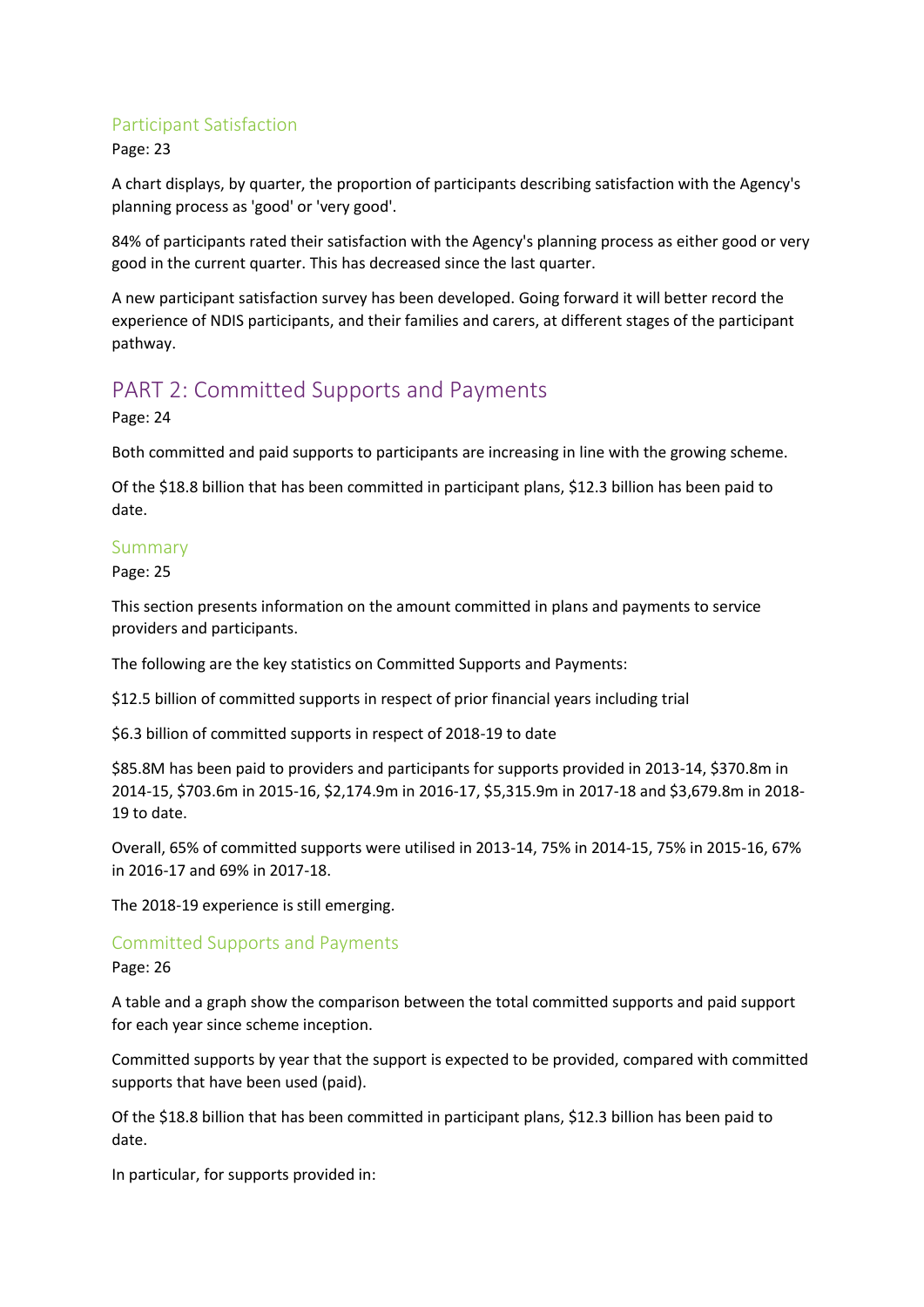2013-14: \$85.8m has been paid 2014-15: \$370.8m has been paid 2015-16: \$703.6m has been paid

2016-17: \$2,174.9m has been paid

2017-18: \$5,315.9m has been paid

2018-19 to date: \$3,679.8m has been paid

Committed Supports by Cost Band

Page: 27

Two charts (including and excluding SIL) show the comparison of the distribution of average annualised committed supports by cost band for the current and previous quarter.

As at 2018-19 Q2, the distribution of average annualised committed supports remained consistent with previous quarters. This is the case whether Supported Independent Living (SIL) supports are included or excluded in the figures.

## Committed Supports by Age Band

Page: 28

A graph shows the comparison between the average annualised committed supports by age band for the current and previous quarter.

Average annualised committed supports increase steeply up to age 25, stabilise to age 55 and then reduce at older ages.

Note: The age eligibility requirements for the NDIS are based on the age as at the access request date. Participants with their initial plan approved aged 65+ have turned 65 since their access request was received.

## Committed Supports by Disability Group

Page: 29

A graph shows the comparison between the average annualised committed supports by primary disability group for the current and previous quarter.

Participants with Spinal Cord Injury, Cerebral Palsy and Acquired Brain Injury have the highest average annualised committed supports.

## Committed Supports by Level of Function

Page: 30

A graph shows the comparison between the average annualised committed supports by level of function for the current and previous quarter.

The average annualised committed supports generally increase with lower levels of function.

Note: High, medium and low function is relative within the NDIS population and not comparable to the general population.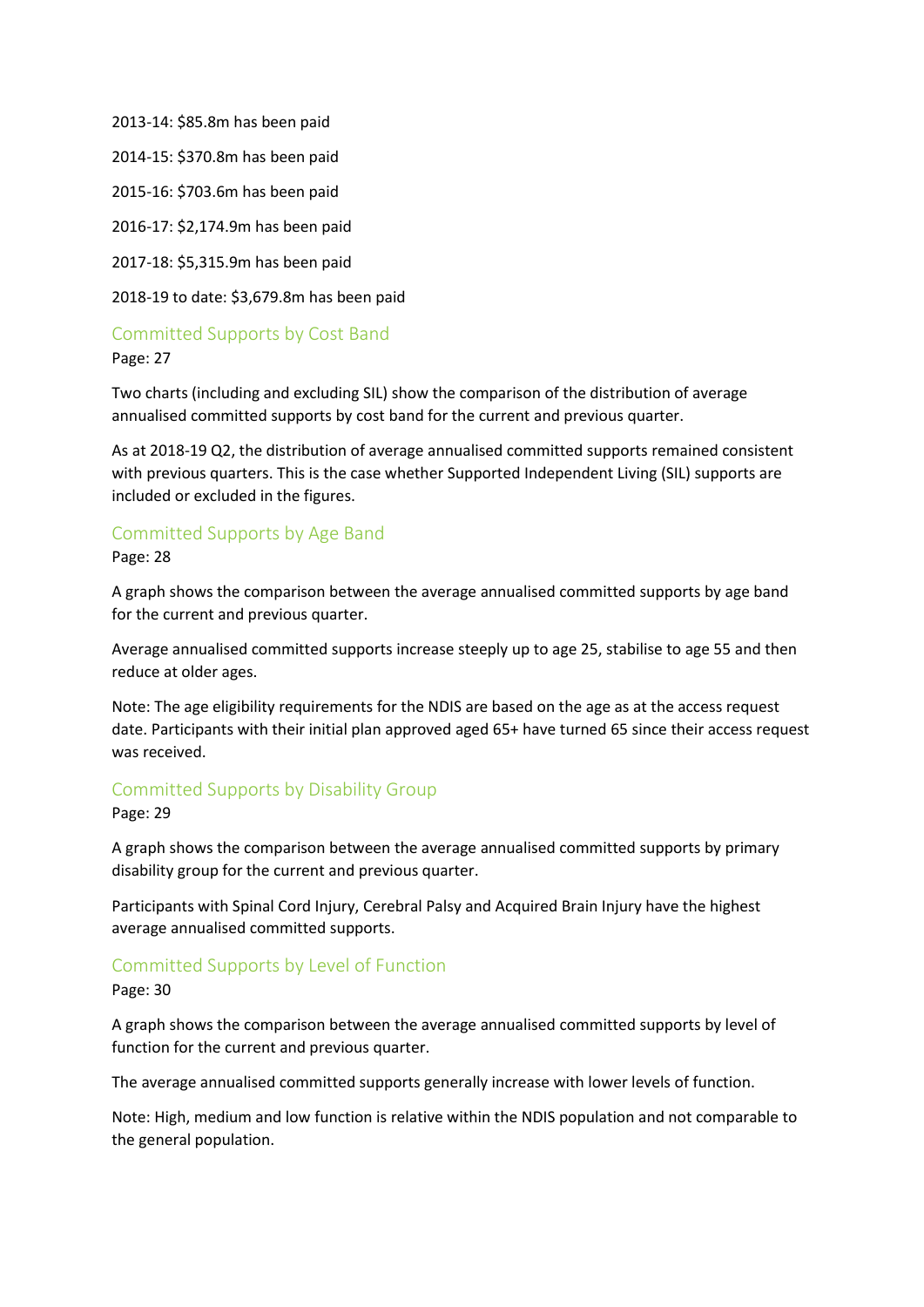## Utilisation of Committed Supports

Page: 31

A graph shows the comparison between the utilisation of committed supports by the year that the support was expected to be provided.

Utilisation of committed supports by year that the support was expected to be provided as at 30 September 2018, compared with 31 December 2018.

As there is a lag between when support is provided and when it is paid, the utilisation in 2018-19 will increase.

Lower utilisation in 2016-17 and 2017-18 is predominantly driven by the large number of participants who received their first plan in these years. Participants utilise less of their first plan compared with their second and subsequent plans, as it takes time to familiarise with the NDIS and decide which supports to use.

The utilisation of committed supports in 2018-19 will increase further as there is a lag between when support is provided and when it is paid.

## Utilisation of Committed Supports by Plan Number

Page: 32

A graph shows the utilisation of committed supports by plan number for the 2017-18 support year.

Participants utilise a greater proportion of their subsequent plans when compared to their initial plan.

Note 1: Participants receiving in-kind supports are excluded from this analysis as we are unable to accurately separate in-kind payments and committed amounts between plans.

Note 2: Only utilisation of committed supports for the 2017-18 support year is shown, as the 2018- 19 support year is not mature enough.

## PART 3: Providers and Markets

Page: 33

The scale and extent of the market continues to grow, with a 6% increase in the number of providers during the quarter to 19,075.

55% of approved providers were active at 31 December 2018, and 45% were yet to have evidence of activity.

Note: The new NDIS Quality and Safeguards Commission (NQSC) has been established to regulate providers in NSW and SA from 1 July 2018, and other jurisdictions starting from 1 July 2019.

## Summary

Page: 34

This section contains information on registered service providers and the market, with key provider and market indicators presented.

Provider registration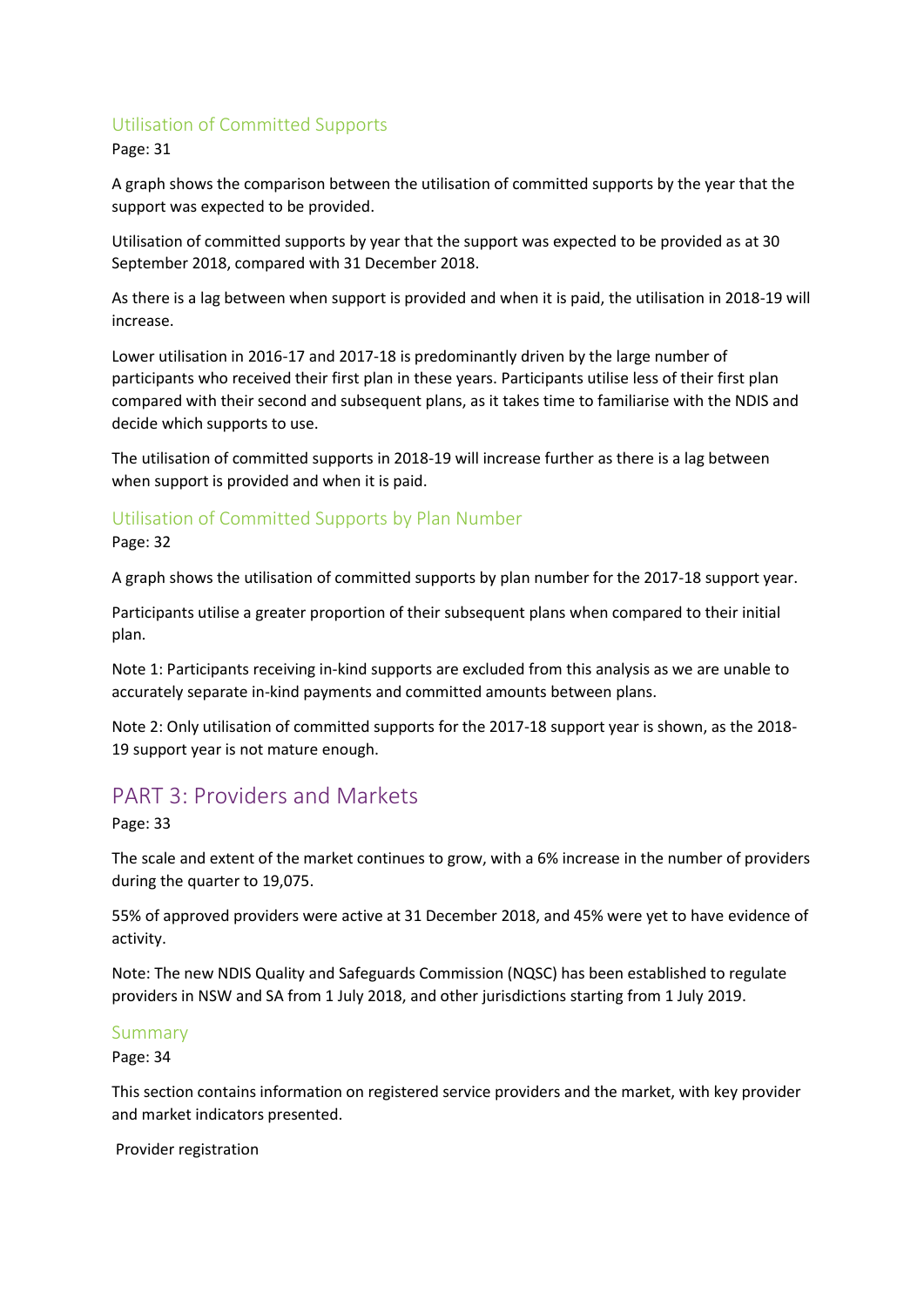•To provide supports to NDIS participants, a service provider is required to register and be approved by the NDIA in States/Territories other than NSW and SA.

•Since 1 July 2018, providers in NSW and SA register with the NQSC by submitting a registration request, indicating the types of support (registration groups) they are accredited to provide.

How providers interact with participants

•NDIS participants have the flexibility to choose the providers who support them.

•Providers are paid for disability supports and services provided to the participants.

The following are the key statistics:

19,075 approved providers, 55% of which were active at 31 December 2018

80-90% of payments made by the NDIA are received by 25% of providers

45% of service providers are individuals/sole traders

Therapeutic supports has the highest number of approved service providers, followed by household tasks and assistance with travel/transport arrangements

#### Providers over time

Page: 35

A chart displays the cumulative number of approved service providers since June 2016 by the type of provider, individual/sole trader or company/organization.

As at 31 December 2018, there were 19,075 registered service providers, of which 8,534 were individual/sole trader operated businesses and 10,541 were companies or organisations.

The number of approved service providers increased by 6% from 17,925 to 19,075 in the quarter. Currently, 45% of approved service providers are individuals/sole traders.

Note: The new NDIS Quality and Safeguards Commission (NQSC) has been established to regulate providers in NSW and SA from 1 July 2018, and other jurisdictions starting from 1 July 2019.

1.56 average number of providers per participant

## Proportion of Active Providers

Page: 36

The figure displays the proportion of active and not yet active providers.

Change in the activity status of providers.

As at 31 December 2018, 55% of providers were active and 45% were yet to have evidence of activity. Of all providers, 2,279 began delivering new supports in the quarter.

#### Approved Registration Groups

Page: 37

A chart displays the approved providers by the changes in registration group and percentage over the quarter.

The number of approved providers has increased for most registration groups over the quarter.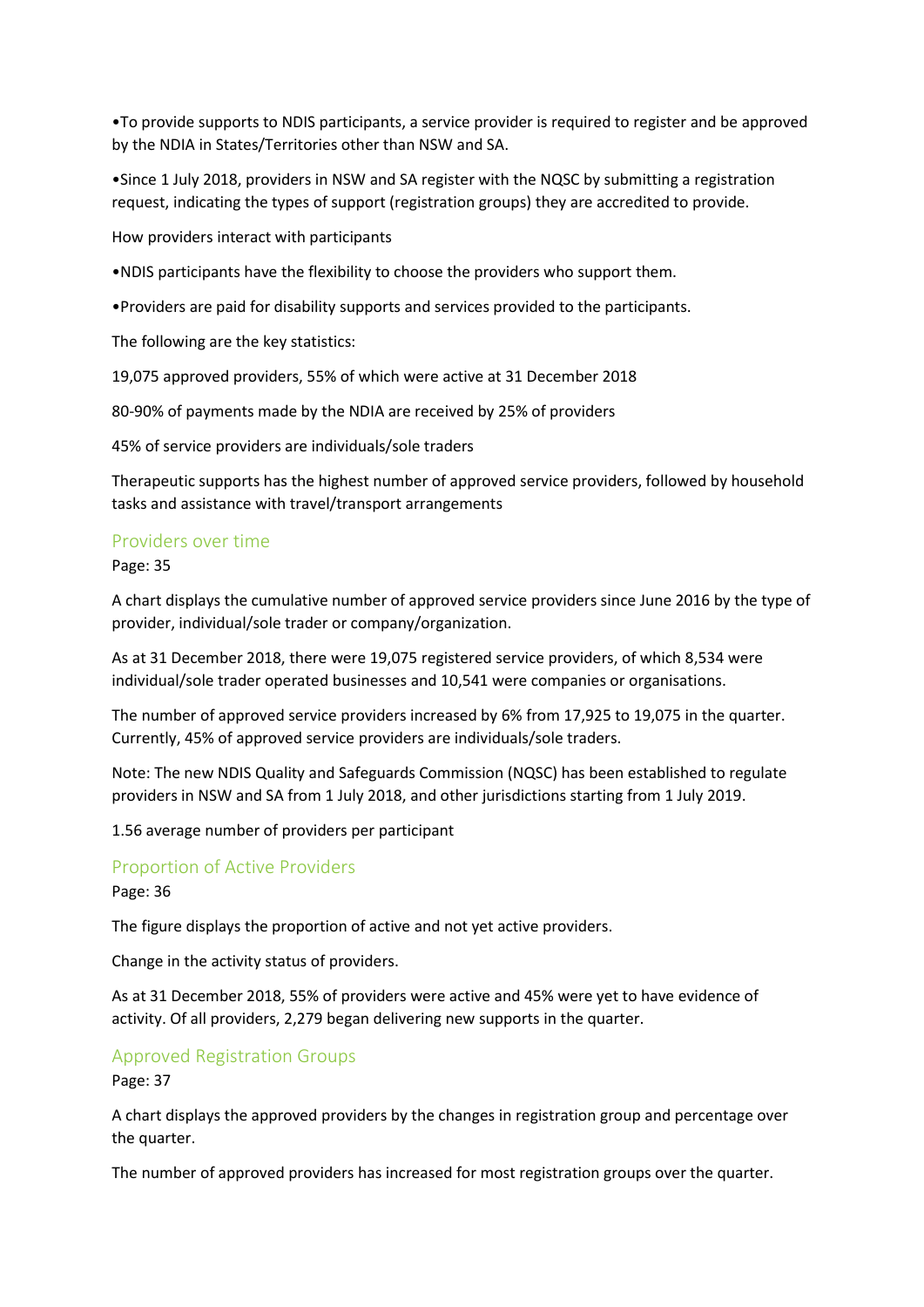The registration groups with the largest numbers of approved providers continue to grow:

- Therapeutic Supports: from 8,701 to 9,247 (6% increase)
- Household Tasks: from 4,977 to 5,381 (8% increase)
- Assistance with travel/transport arrangements: from 3,723 to 3,994 (7% increase)
- Early Intervention supports for early childhood: from 2,940 to 3,051 (4% increase)
- Innovative Community Participation: from 2,760 to 2,997 (9% increase)

#### Active Registration Groups

Page: 38

A chart displays the active providers by the changes in registration group and percentage over the quarter.

The number of providers active in each registration group has increased for most registration groups over the quarter.

The registration groups with the largest numbers of active providers continue to grow:

- Therapeutic Supports: from 5,213 to 5,664 (9% increase)
- Household tasks: from 2,126 to 2,407 (13% increase)
- Participation in community, social and civic activities: from 1,547 to 1,693 (9% increase)
- Early Intervention supports for early childhood: from 1,488 to 1,577 (6% increase)
- Daily Personal Activities: from 1,346 to 1,491 (11% increase)

#### Market share of top providers

Page: 39

25% of service providers received 80-90% of the dollars paid for major registration groups.

The following are the key statistics for the market share of the top 25% of providers by registration category:

86% Daily personal activities

89% Early intervention supports for early childhood

83% Participation in community, social and civic activities

88% Therapeutic supports

88% Assistance with daily life tasks in a group or shared living arrangement

# PART 4: Information, Linkages and Capacity Building

Page: 40

The Information, Linkages and Capacity Building policy is a commitment made by the NDIS to connect people with disability to their community.

Information, Linkages and Capacity Building (ILC)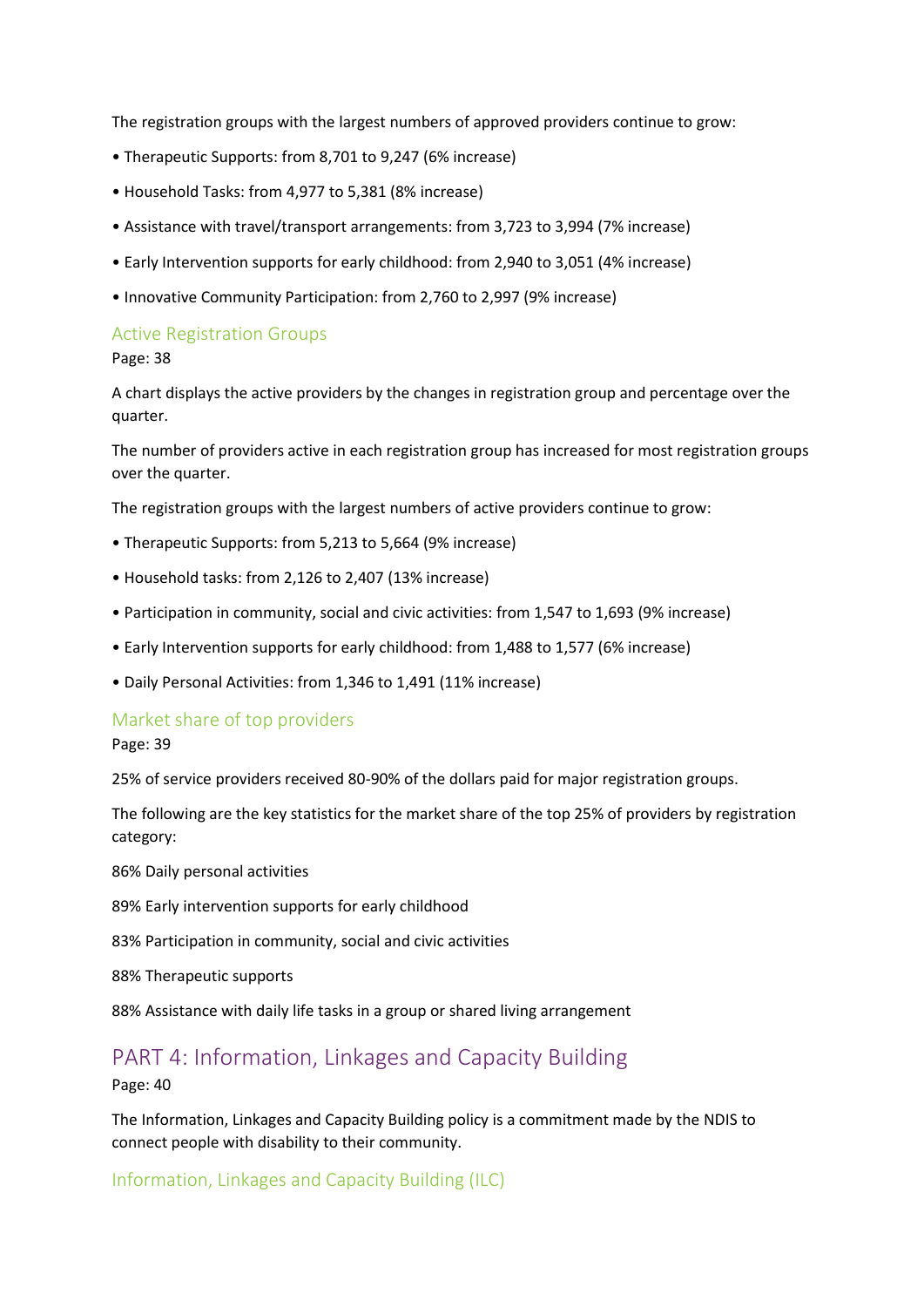#### Page: 41

ILC provides grants to organisations to carry out activities or programs in the community. Supported projects create connections between people with disability and the communities in which they live, encouraging inclusion and participation and promoting a diverse Australian society.

The NDIA is adopting a new approach to ILC funding, to enhance the support of individuals and communities that help promote a more accessible and inclusive culture. New Economic Participation grants form part of this new approach, which will direct funding to boost employment opportunities for people with disabilities. The grants, funded by the Australian Government and worth \$19.9 million, support the new Participant Employment Taskforce that was established in January 2019 to enhance economic independence and participation for people with disabilities.

The grants will support innovative proposals that help build the aspirations, confidence and skills of people with disability to maximise their employment prospects. An open, competitive grant round will open in January 2019, the results of which will be announced later this year.

From 2016-17 to 2018-19, the NDIA has already delivered five ILC grant rounds to support the rollout of ILC across each State/Territory. This amounts to \$82.7m in ILC grants to community programs over 2 years. Each grant round has funded projects under one or more of the following activity areas in the ILC Policy:

- Information, linkages and referrals
- Capacity building for mainstream services
- Community awareness and capacity building
- Individual capacity building
- Remote ILC Grants round

## PART 5: Mainstream Interface

Page: 42

The proportion of participants entering in the current quarter and accessing mainstream services is consistent with prior quarters.

## Mainstream Interface

#### Page: 43

An object displays the comparison of the percentage of participants accessing mainstream supports. The object compares the current quarter against all prior quarters (transition only).

91% of active participants with a plan approved in 2018-19 Q2 access mainstream services. This is consistent with prior quarters. Participants are accessing mainstream services predominantly for health and wellbeing, lifelong learning and daily activities.

The following are the key statistics:

91% of active participants with a plan approved in prior quarters (transition only) access mainstream supports, across the following domains:

• Health and wellbeing (47%)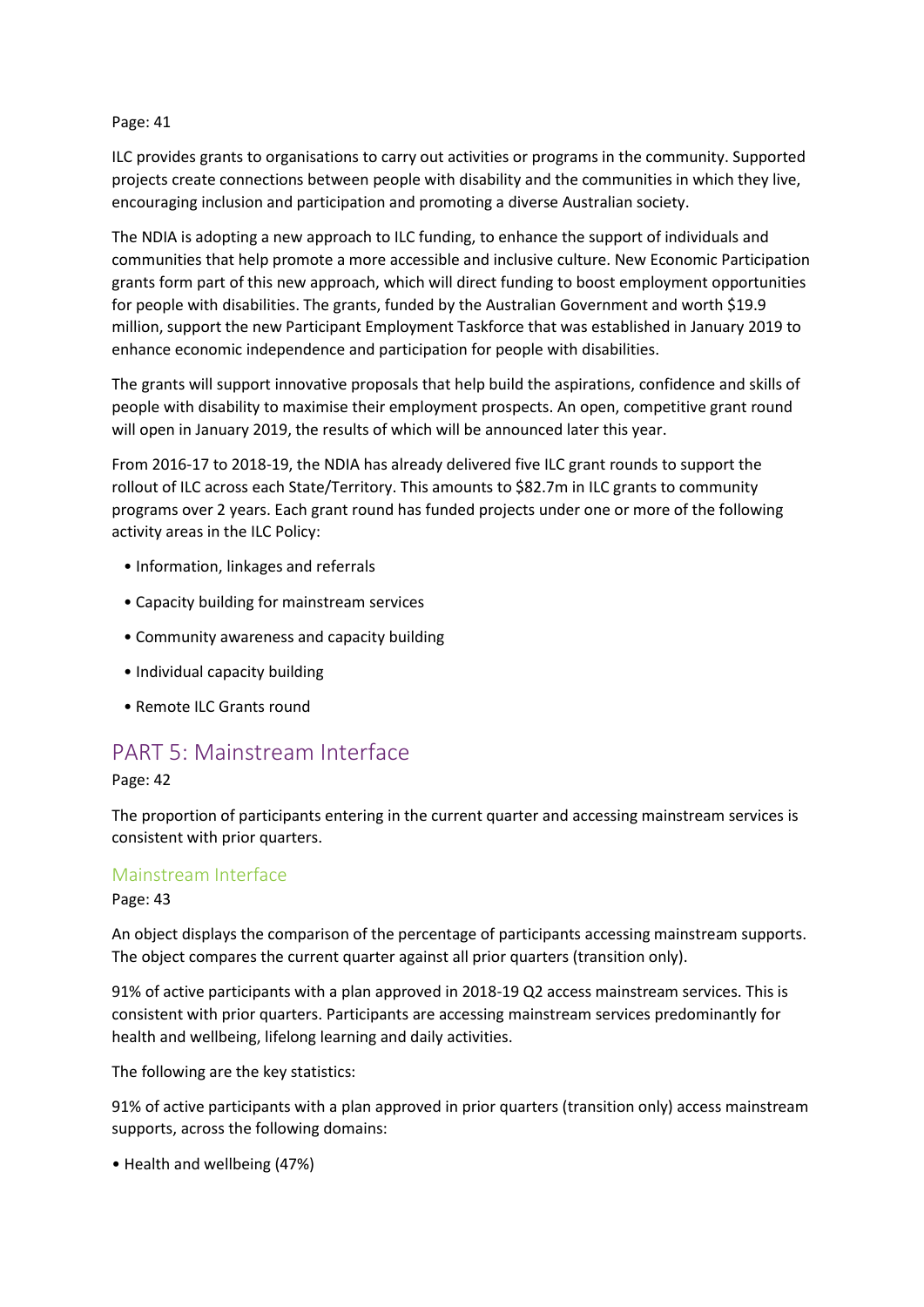- Lifelong learning (11%)
- Daily activities (8%)

91% of active participants with a plan approved in 2018-19 Q2 access mainstream supports, across the following domains:

- Health and wellbeing (46%)
- Lifelong learning (11%)
- Daily activities (9%)

# PART 6: Financial Sustainability

Page: 44

The NDIS Insurance approach allows pressures on the scheme to be identified early and management responses put in place to respond to these pressures.

The NDIS has been within budget every year for its first five years of operations (1 July 2013 - 30 June 2018). The scheme remains within budget in the first half of 2018-19 and is projected to remain within budget for the whole financial year.

## Financial sustainability

Page: 45

The NDIS has been within budget every year for its first five years of operations (1 July 2013 - 30 June 2018). The Scheme remains within budget in the first half of 2018-19 and is projected to remain within budget for the whole financial year.

Specific strategies to address pressures on financial sustainability include:

- Independent Assessment Pilot (IAP) The launch of the NDIA's IAP in November 2018 introduced standardised assessments to better understand and assess the impact of disability for people with autism, intellectual disability and psychosocial disability. The assessments are undertaken by independent health professionals for a more consistent evaluation of those seeking access to the NDIS.
- Participant Pathway Review The NDIA is working on strengthening the 'outcomes focus' of the Participant Pathway Review to improve participant satisfaction and enable individuals to reach their goals, while also increasing the consistency and reliability of access and plan budget decisions.
- Reference package and guided planning process To better align a participant's support package with their level of function, the NDIA introduced the reference package and guided planning process, which works to ensure that the right assessment questions and tools are being used to inform plan decisions.
- Supported Independent Living (SIL) and Specialist Disability Accommodation (SDA) –The NDIA is working on consistent and equitable decisions for those seeking access to SIL and SDA, which constitutes a large proportion of NDIS cost.